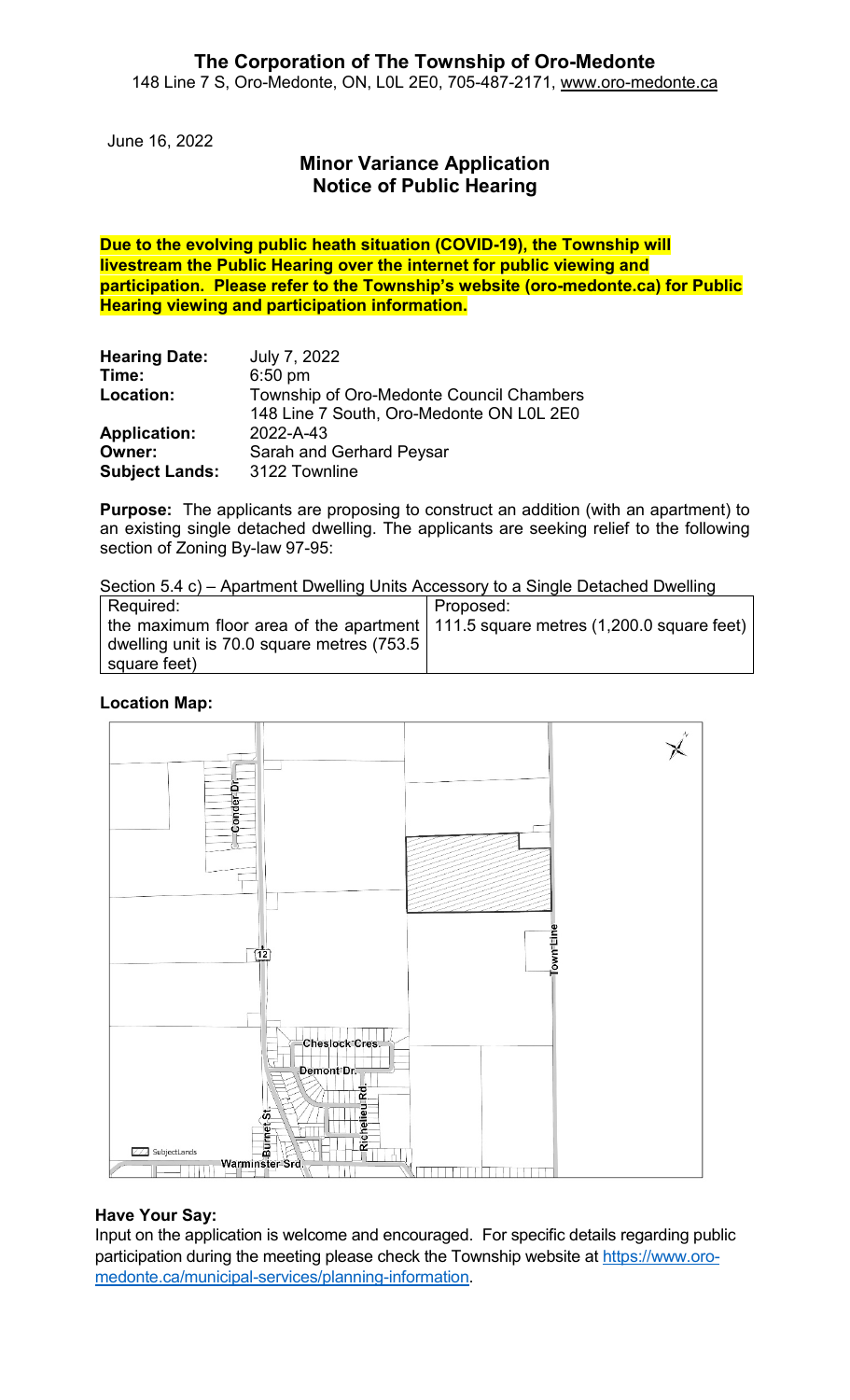Written submissions can be made by:

- 1. Emailed to **planning@oro-medonte.ca** prior to or during the Public Hearing;
- 2. Dropped in the drop box at the Township Administration Office on Line 7 South;
- 3. Faxed to (705) 487-0133; or,
- 4. Mailed through Canada Post.

If a person or public body does not make oral submissions at the public hearing or make written submissions prior to the decision on this application, and subsequently submits an appeal of the decision, the Ontario Land Tribunal (OLT) may dismiss the appeal. If you wish to be notified of the decision of the Township of Oro-Medonte in respect to the application, you must make a written request.

Individuals who submit letters and other information to Council and its advisory bodies should be aware that all information, including contact information, contained within their communications may become part of the public record and may be made available through the agenda process, which includes publication on the Township's website.

Written submissions/requests should be directed to:

Township of Oro-Medonte 148 Line 7 South Oro-Medonte, Ontario L0L 2E0 Attn: Secretary Treasurer, Development Services [planning@oro-medonte.ca](mailto:planning@oro-medonte.ca)

#### **More Information:**

For further information, please contact the Secretary-Treasurer during regular office hours Monday to Friday 8:30 a.m. to 4:30 p.m. A copy of the Staff Report will be available to the public on June 30, 2022 on the Township's Web Site: [www.oro-medonte.ca](http://www.oro-medonte.ca/) or from the Development Services Department.

Andy Karaiskakis Secretary-Treasurer

## **Applicants Site Plan:**